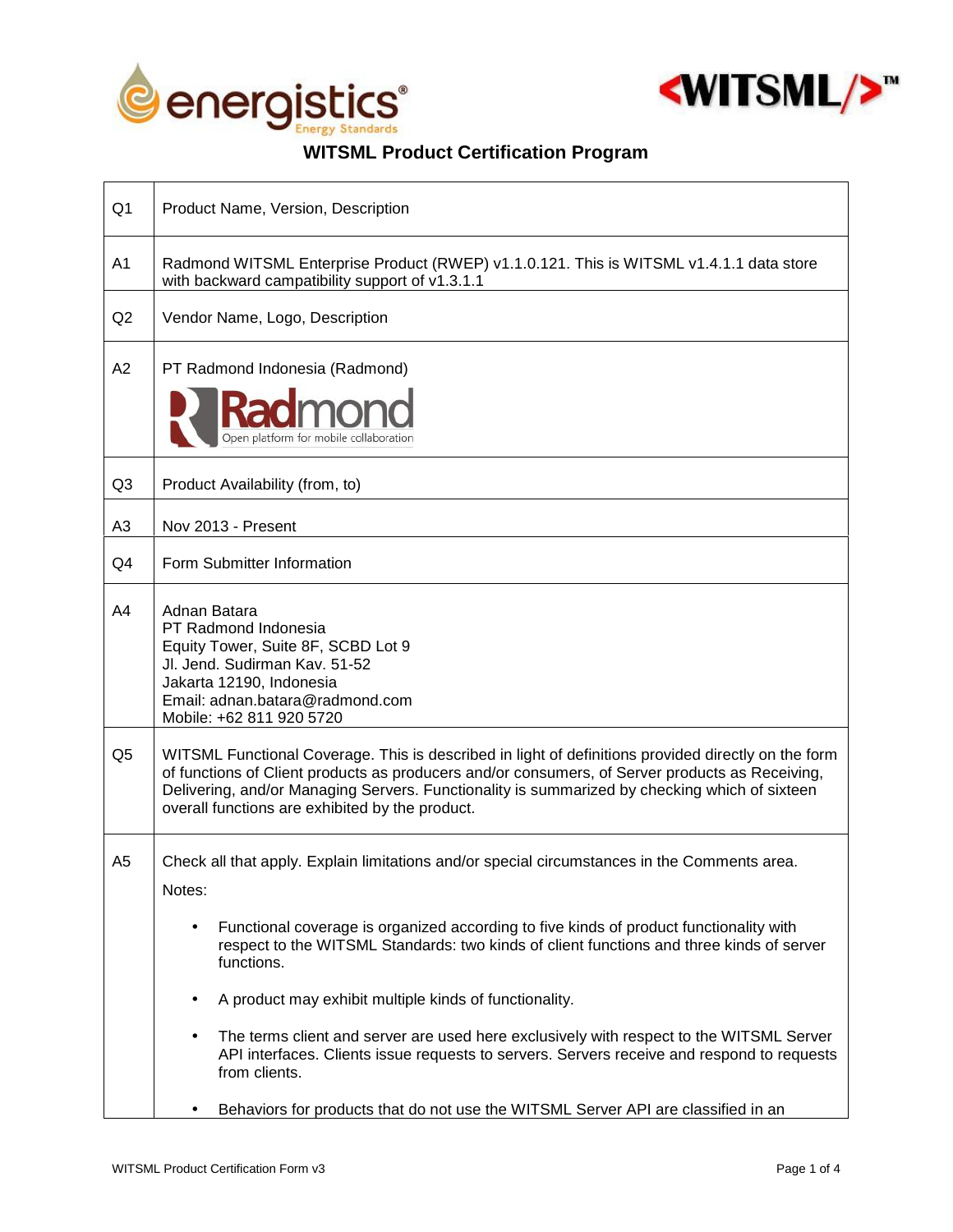

analogous manner.

The five product classifications of WITSML functional coverage are:

Client Products

- 1. WITSML Producer Client -- a product that generates or otherwise obtains data that is formulated as WITSML object instances and sent to a WITSML Server to be incorporated in that server's data population. Examples of such products include products that pick up real-time data from sensor devices, format it, and send it to a server; and products that extract data from data stores, format it, and send it to a server.
- 2. WITSML Consumer Client -- a product that issues requests for data as queries of subscriptions to a WITSML Server and then receives data as query responses or subscription publications. Examples of such products include products that acquire data from a server, possibly reformat it, and delivery it to an application program or viewer utility.
- 1&2. Products the exhibit combined Producer and Consume Client functions may be application programs that operate directly on a WITSML Server, such as a mudlogging application or a pore pressure analysis application.

## Server Products

- 3. WITSML Receiving Server -- a product that performs WITSML Server functions in general and, in particular, acquires data from external sources. Data acquisition may be through WITSML API interfaces or other mechanisms.
- 4. WITSML Delivering Server -- a product that performs WITSML Server functions in general and, in particular, delivers data to external destinations. Data delivery may be through WITSML API interfaces or other mechanisms.
- 5. WITSML Managing Server -- a product that performs WITSML Server functions in general and, in particular, supports requests from authorized client applications to augment (extend), modify, or delete (part or all) WITSML object instances.
- 3&4. The general understanding and expectation is that a product characterized as a WITSML Server supports both Receiving and Delivering Server functionality.
- 3&4&5. The addition of Managing Server functionality allows a WITSML Server product to do more than store and forward data, such as supporting data quality management client applications that help ensure the integrity and quality of data content in a Server data population.

## General Functions

6. Virtually all products associated with the WITSML Standards will issue and/or process WITSML Server General Functions to determine the capabilities and version of a server product.

1. WITSML Producer Client A product that (generates and) sends WITSML object instances to a destination process: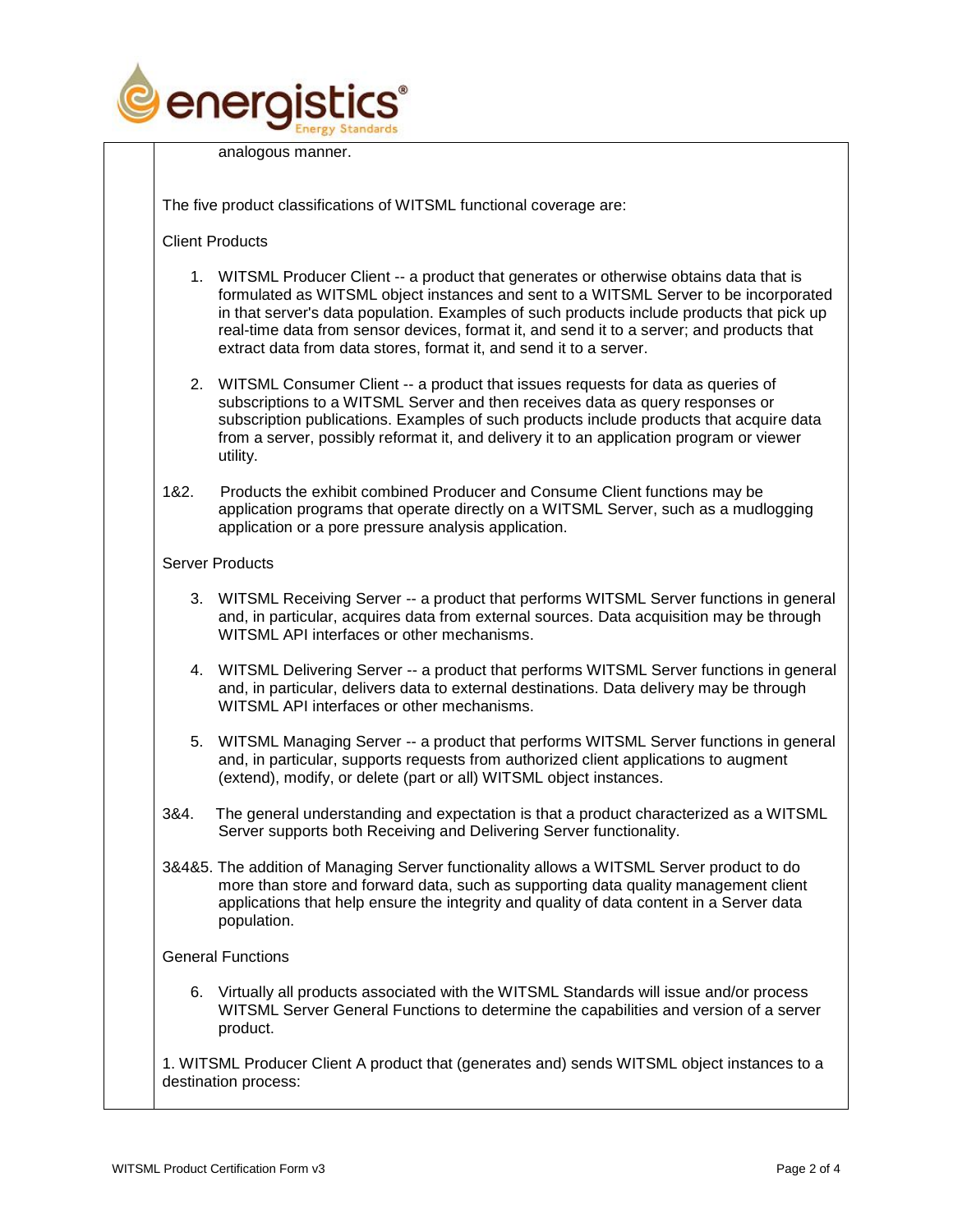

| 1a [X ] Sends to a WITSML Server using AddToStore interface<br>1b [ _] Otherwise                                                                                                                                                                                                                                                  |
|-----------------------------------------------------------------------------------------------------------------------------------------------------------------------------------------------------------------------------------------------------------------------------------------------------------------------------------|
| 2. WITSML Consumer Client A product that requests and receives WITSML data from a source<br>process:                                                                                                                                                                                                                              |
| 2a [X] Queries a WITSML Server using GetFromStore interface<br>2b [___] Subscribes to a WITSML Server using Publish interface<br>2c [___] Otherwise                                                                                                                                                                               |
| 3. WITSML Receiving Server A product that performs the WITSML Server interfaces and receives<br>data from source processes:                                                                                                                                                                                                       |
| 3a [X] Receives WITSML object instances via AddToStore interface<br>3b [___] Otherwise receives WITSML object instances<br>3c [___] Receives non-WITSML form data treated as if it were WITSML                                                                                                                                    |
| object instances or a virtual equivalent<br>4. WITSML Delivering Server A product that performs the WITSML Server interfaces and delivers<br>data to destination processes:                                                                                                                                                       |
| 4a [X] Delivers WITSML data in response to queries via GetFromStore<br>interface<br>] Publishes WITSML data in response to subscriptions via the Publish interface<br>4b [<br>] Otherwise delivers WITSML data<br>4c [<br>J Delivers non-WITSML form data derived from WITSML object<br>4d [<br>instances or a virtual equivalent |
| 5. WITSML Managing Server A product that performs the WITSML Server interfaces and<br>manages (augments, changes, deletes portions, or deletes entirely) WITSML object instances or a<br>virtual equivalent:                                                                                                                      |
| 5a [X] Processes modification requests via AddToStore,<br>UpdateInStore, DeleteFromStore interfaces<br>5b [___] Otherwise processes modification requests                                                                                                                                                                         |
| 6. WITSML General Functions A product that issues general WITSML Server interface requests to<br>a WITSML Server:                                                                                                                                                                                                                 |
| 6a [X] Issues GetVersion and/or GetCapabilities<br>A product that performs the general WITSML Server interfaces:<br>6b [X] Processes GetVersion and/or GetCapabilities                                                                                                                                                            |
| WITSML Data Coverage. This is described by indicating for each of twenty types of data whether<br>the data is Delivered and/or Received by the product. Provision for additional data type support is<br>given. Special limitations between Functions and Data must be explained.                                                 |
| Mark D for Deliver and R for Receive, as applicable. If all functions do not apply, note either                                                                                                                                                                                                                                   |